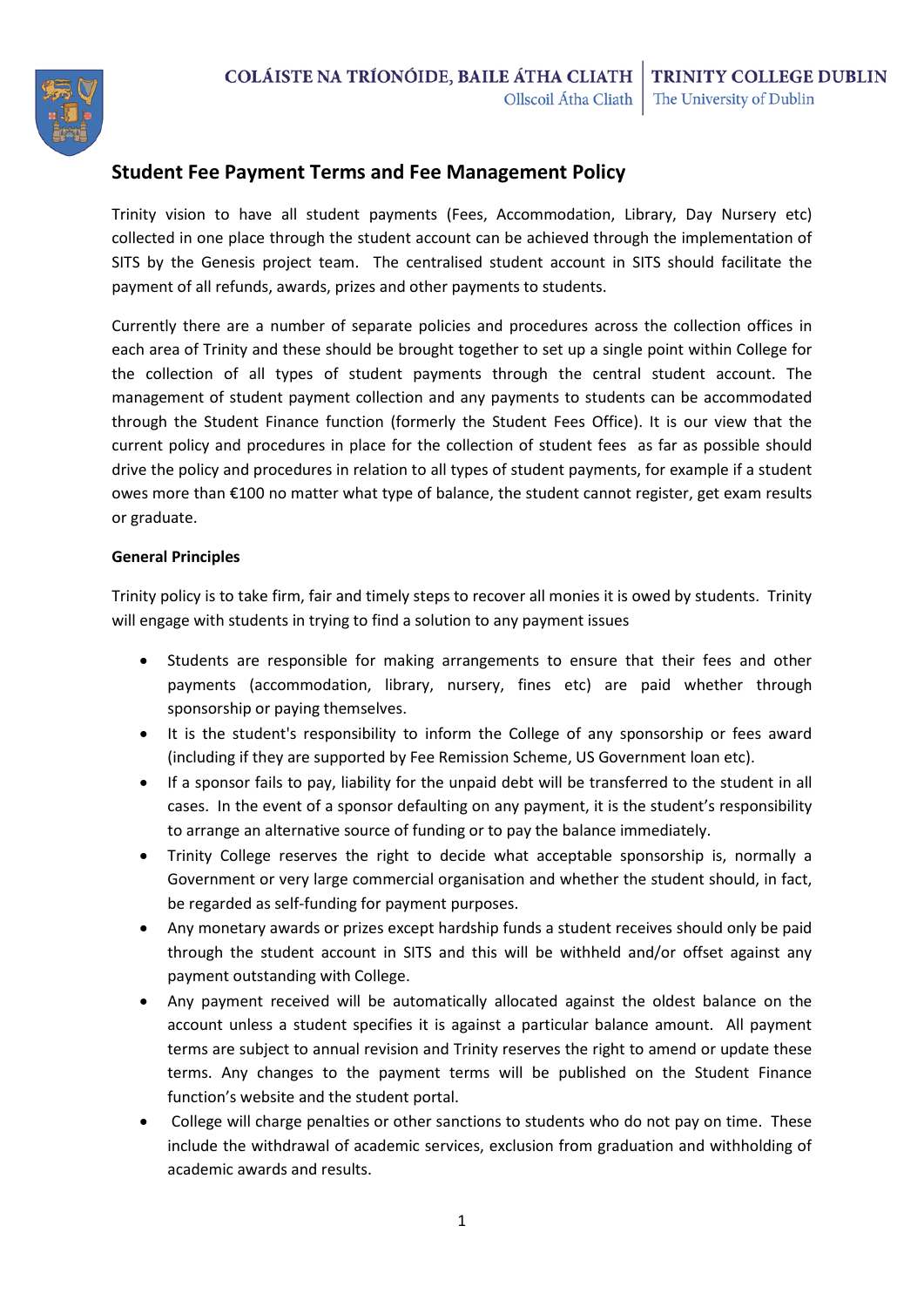- Any student returning to their next year of study must clear all balances greater than €100 before they can register.
- If any balance greater than €100 remains unpaid at the time when a student enters for the last examination necessary to qualify for an award of the College, the award will not be conferred and no certificate in respect of the award will be issued until the payment has been paid in full.
- Students returning to Trinity after a period of time must have paid all outstanding balance greater than €100 before they can register.
- Deposits used for a specific type of balance, example accommodation deposits can only be used to pay that specific balance.

The specific policies for fees, accommodation and other balances are set out in appendix 1, 2 and 3

### **Support to Students**

In applying the policy, Trinity will at all times seek to be sympathetic to individual students' financial circumstances. However, for Trinity to do so, students must engage in dialogue with the University if they are experiencing difficulties. Students experiencing difficulties in paying any balance should seek help at the earliest opportunity by contacting the appropriate office within College like the Senior Tutor for hardship funds or the Student Finance or Accommodation for possible short term payment rescheduling within the academic year.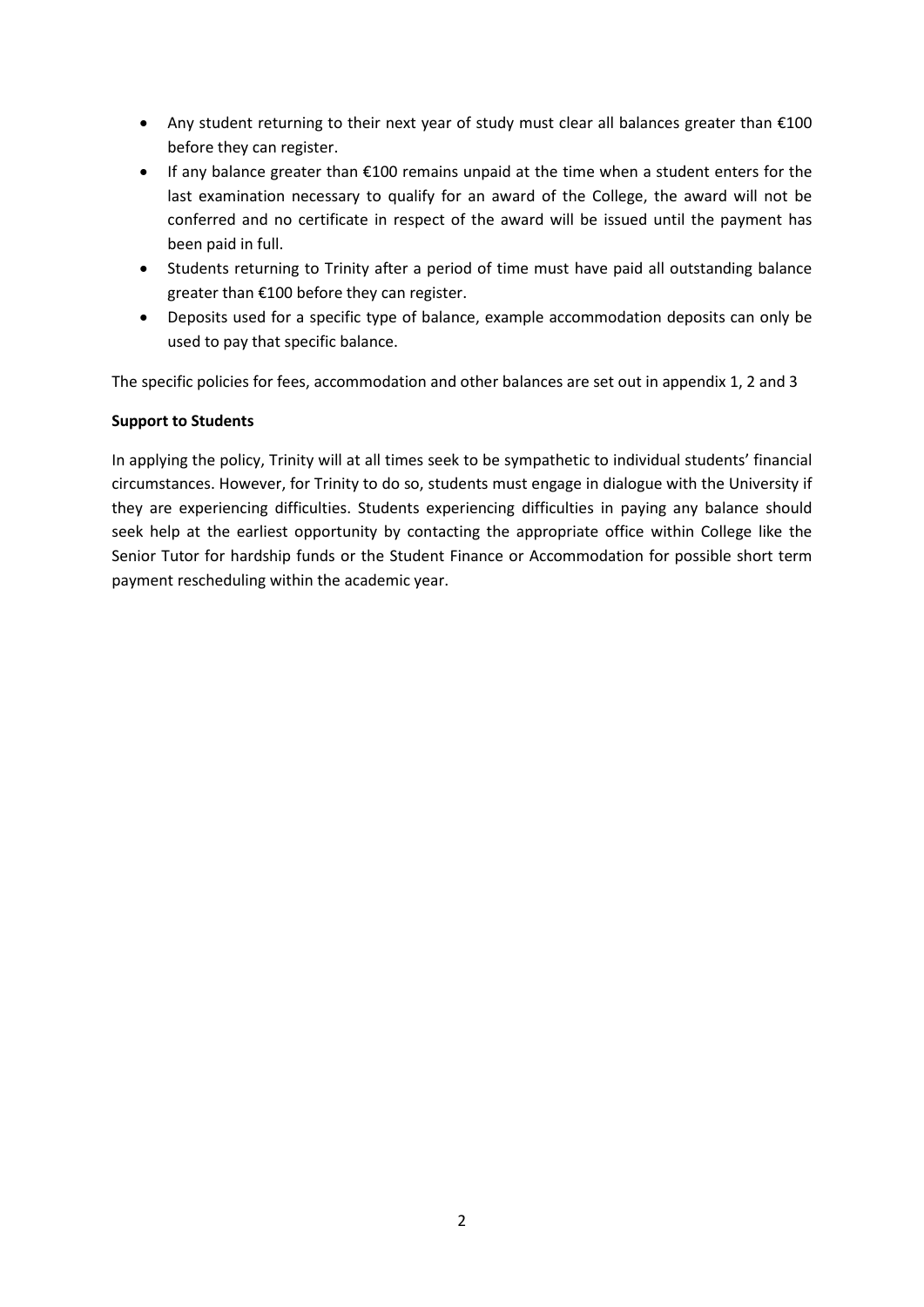# **Appendix 1**

## **Student Fee Payment Terms and Fee Management Policy**

### **Billing of Students and Summary of Late Payment Charges and reminders**

Student payment collection penalties are set out the GeneSIS/Tribal design document in appendix 3, these were approved by Finance Committee in June 2012. A summary of the key billing, reminders and late payment charges are set out in the table below:

|                |                                                                                                                                                                | Sent:                                             | Format:                                                         |
|----------------|----------------------------------------------------------------------------------------------------------------------------------------------------------------|---------------------------------------------------|-----------------------------------------------------------------|
| $\mathbf{1}$   | Student informed of balance due<br>together with due date                                                                                                      | 30 days prior to due date<br>(i.e. 31st December) | Email and alert to portal.<br>Text message also if<br>possible. |
| $\overline{2}$ | Reminder of balance due + penalty for<br>late payment                                                                                                          | 7 days prior to due date<br>(i.e. 24th January)   | Email and alert to portal.<br>Text message also if<br>possible. |
| 3              | Student informed late payment penalty<br>$(£212)$ applied to their account and<br>reminder of balance due + further<br>penalty of €146 if not paid by 28th Feb | Due date +21 days (i.e.<br>21st Feb)              | Email and alert to portal.<br>Text message also if<br>possible. |
| 4              | Student informed additional late<br>penalty (replacement) charge of €146<br>applied to their account                                                           | Due date +49 days (i.e.<br>18th Mar)              | Email and alert to portal.<br>Text message also if<br>possible. |

#### **Payment collection – Non-Financial Penalties**

Student payment collection non financial penalties are set out the GeneSIS/Tribal design document in appendix 3, a summary of the key non financial penalties are set out below:

1. Exam Results

Exam results are withheld when a student has failed to clear their financial account. This penalty is applied to all students.

#### **This process will be automated in SITS**

2. Registration For Following academic Year

Student who fails to clear their financial account by the end of an academic year cannot register for the following academic year until they have paid their outstanding balance (together with the required payment amount for the following academic year's fees).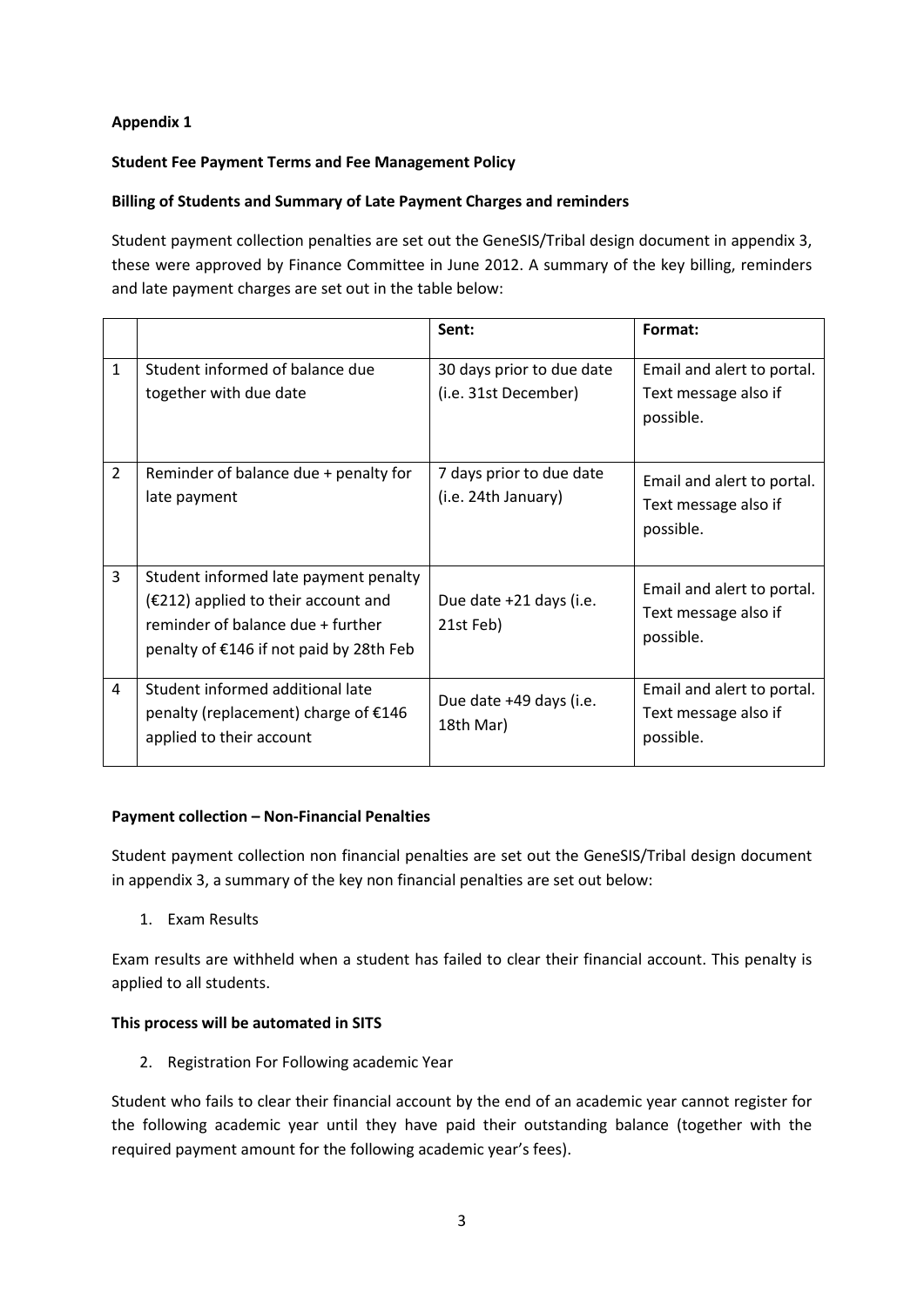## **This process will be automated in SITS**

3. Graduation withheld

A student who fails to clear their financial account within a specified timeframe before graduation will not be scheduled for conferral. Current College practice requires all debt of greater than €50 to be paid in full.

# **This process will be automated in SITS**

# **Review and Monitoring of Outstanding Payments**

Monthly review as part of Student Finance monthly reporting of outstanding student payments will be undertaken by the Student Finance team with oversight by the Treasurer's Office.

# **Collection of overdue Payments**

Three SITS generated overdue balance emails will be issued to students as follows:

- If the balance is overdue by more than 21 days a first reminder is sent, the email sets out the penalty due and sanctions if not paid
- If the balance is overdue by more than 49 days a second reminder is sent, the email sets out the penalty due and sanctions if not paid
- If the balance is overdue by more than 90 days a third reminder is sent, the email sets out the penalty due and sanctions if not paid and warns the student if the balance is not paid within 30 days (120 days outstanding) further action will be taken to recover the debt.
- If the student has completed their studies and the debt is overdue by more than 120 days the balance maybe handed to a collection agency
- The final option for College in the event of non payment is to initiate legal proceedings against a student

# **Disputes**

Any disputes or appeals should be escalated to the Manager of the Student Finance function.

# **Bad Debt Write Offs**

If a bad debt write off is required it must be recommended by the Student Finance Manager and approved by a senior manager in the Treasurer Office and with consent of the area which originated the balance outstanding.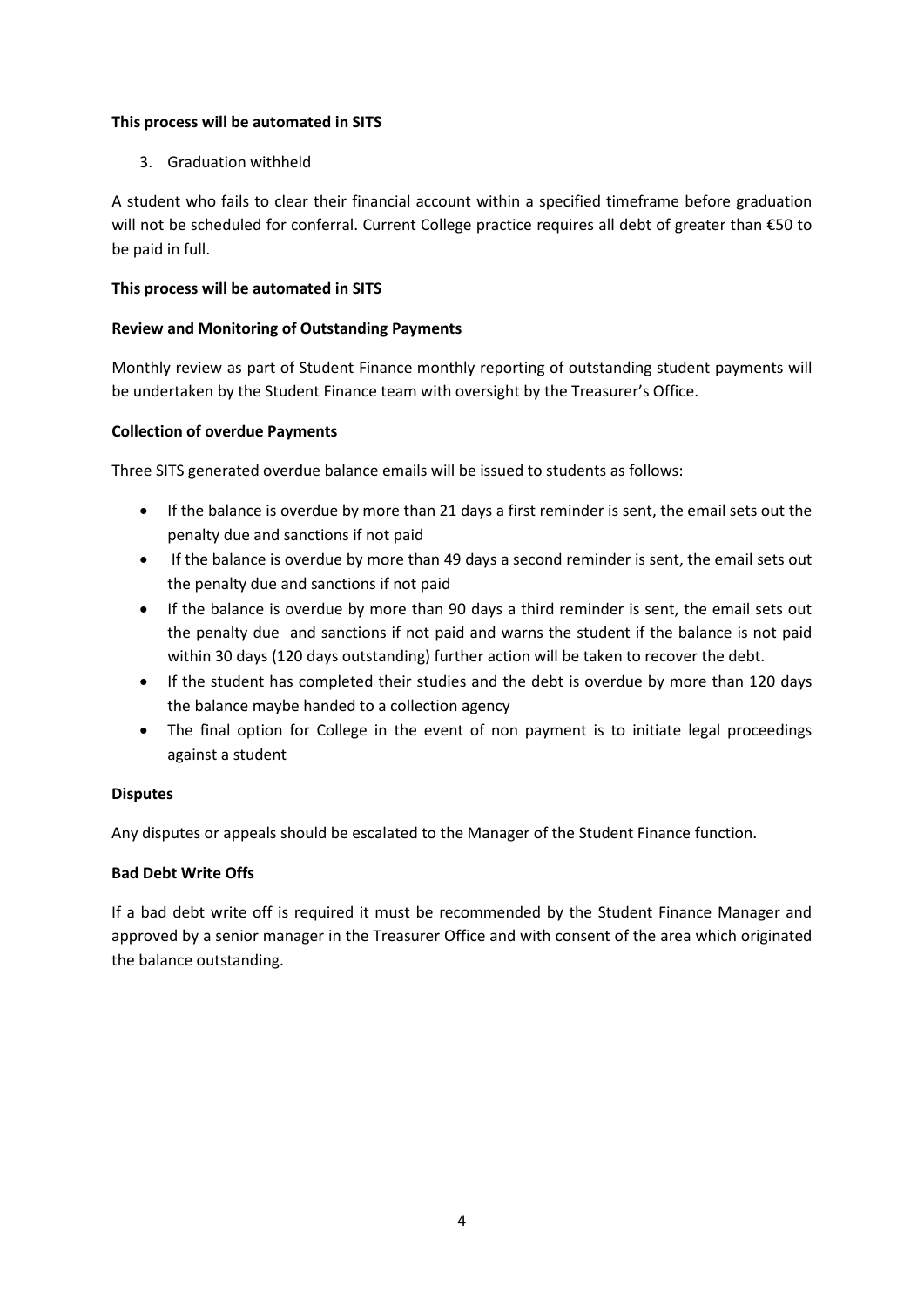#### **Payment Plans or Other Special Arrangements**

The student finance manager with approval of a senior manager from the Treasurer Office or appropriate delegate may in special circumstances approve a collection or repayment agreement within the academic year outside standard payment terms.

## **Student contribution**

The same penalties and procedures will apply to the payment of the student contribution charge in 2 instalments as those for the late payment of fees.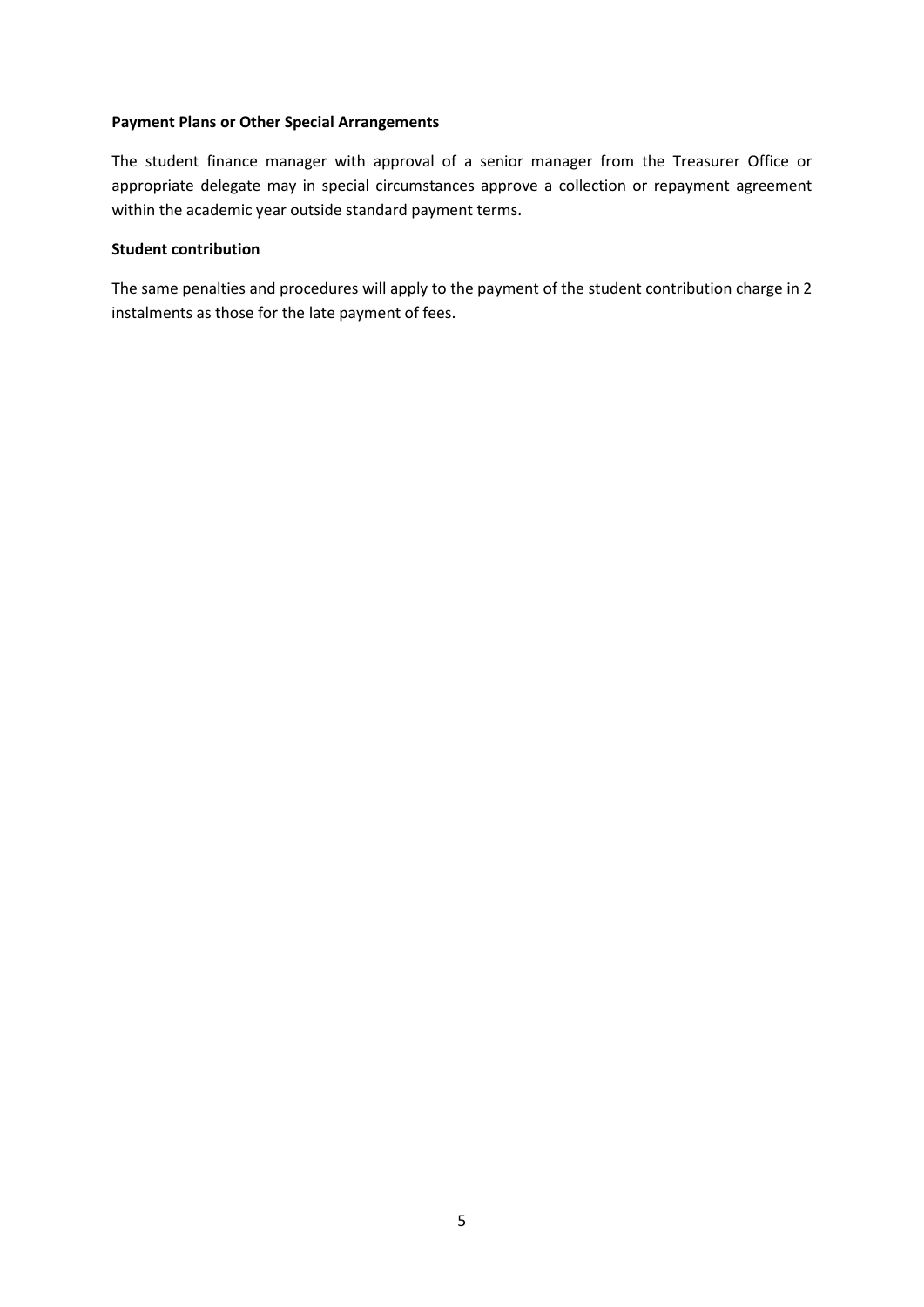## **Appendix 2**

#### **Accommodation Balances**

The Accommodation Office will be responsible for issuing the initial invoice/email to notify students of the amount due. This balance will be interfaced to the student account in SITS, the Student Finance function will be responsible for the collection of this balance through the use of the payment collection procedures, reminders, penalties etc as set out in appendix 1 for student fees. All queries and disputes in relation to the balance are to be handled by the Accommodation Office.

Full details on the current accommodation terms and conditions are available from the Accommodation Office or by accessing:

<http://www.tcd.ie/accommodation/StudentsandStaff/UsefulInformation/LivinginRooms/Booklets/>

Normal terms of trade are contained in the Conditions of Occupancy sections 5, 7 and 8

Rent payments are due at the beginning of each Semester.

In the event of late payment, the financial and non financial penalties set out in appendix 1 will be applied and the student may not apply for, nor occupy, college accommodation.

The Junior Dean or the Warden of Trinity Hall in extreme circumstances can instigate eviction proceedings or the other financial and non financial penalties as set out in appendix 1, the issue of such proceedings will be the full responsibility of the Accommodation Office and only with the consent of the Junior Dean or the Warden of Trinity Hall.

Special payment schedules may be agreed by the Accommodation Office where residents are having difficulties meeting College payment dates.

If the student has completed their studies and the debt is overdue by more than 120 days the balance maybe handed to a collection agency. The final option for College is to initiate legal proceedings against a student

Any deposits taken from students will be ring fenced for accommodation purposes only and cannot be used against any other balance unless all accommodation balances has been cleared in full

#### **Library Balances**

It is envisaged once the functionality is in place to collect other student payments that the Library will be responsible for issuing the initial invoice/email to notify students of the amount due. This balance will be interfaced to the student account in SITS, the Student Finance function will be responsible for the collection of this balance through the use of the payment collection procedures, reminders, penalties etc as set out in appendix 1 for student fees. All queries and disputes in relation to the balance are to be handled by the Library.